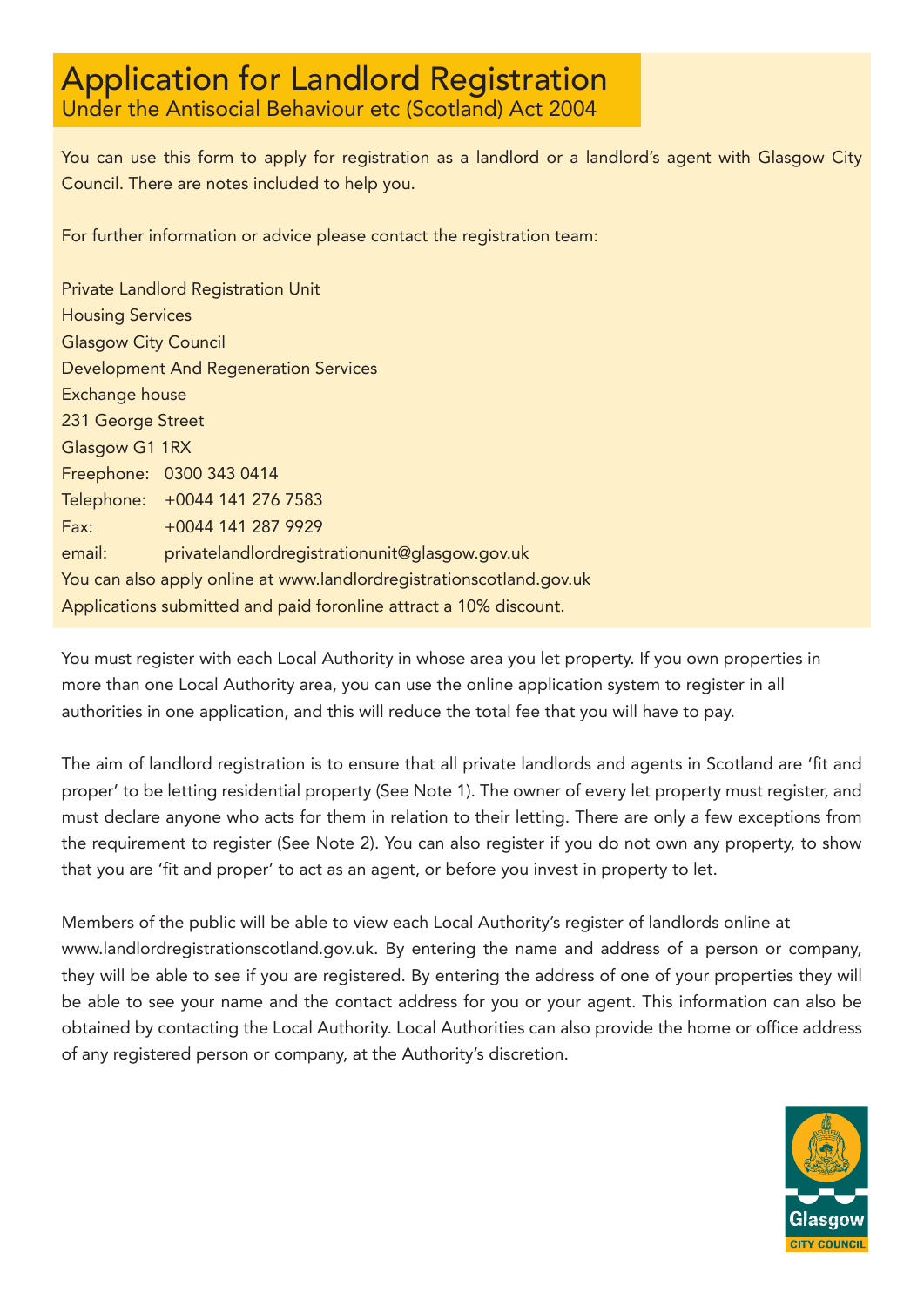## Guidance on Completion of Application Form

- Section 1 of the application requiring completion is for landlords and those acting as landlord's agents, who wish to register in their own right. This should be completed by landlords who let property in the Glasgow area, agents who work for clients with property in the Glasgow area and prospective landlords who wish to let property in the Glasgow area.
- Section 2 of the form allows landlords to register property which they let in the Glasgow area. If you have more than one property to register additional sheets can be supplied on request.
- Section 3 of the form contains a declaration which must be completed to allow the application to be treated as valid.
- Section 4 is the final part of the form and these should be completed by your agent or joint owner as specified in Section 2 of the application (Property Details). Note that any joint owners and/ or agent must also complete the declaration at the end of this section.
- PLEASE NOTE: If your agent has already registered they can provide you with details of their registration number (which you should enter in section 2) and there is therefore no need to have section 4 of the form completed.
- PLEASE NOTE: Note that payment must be made at the time of submitting this application. Payment can be made by cheque or postal order and should be made payable to Glasgow City Council. Please add your name, address and phone number to the reverse of the cheque or postal order.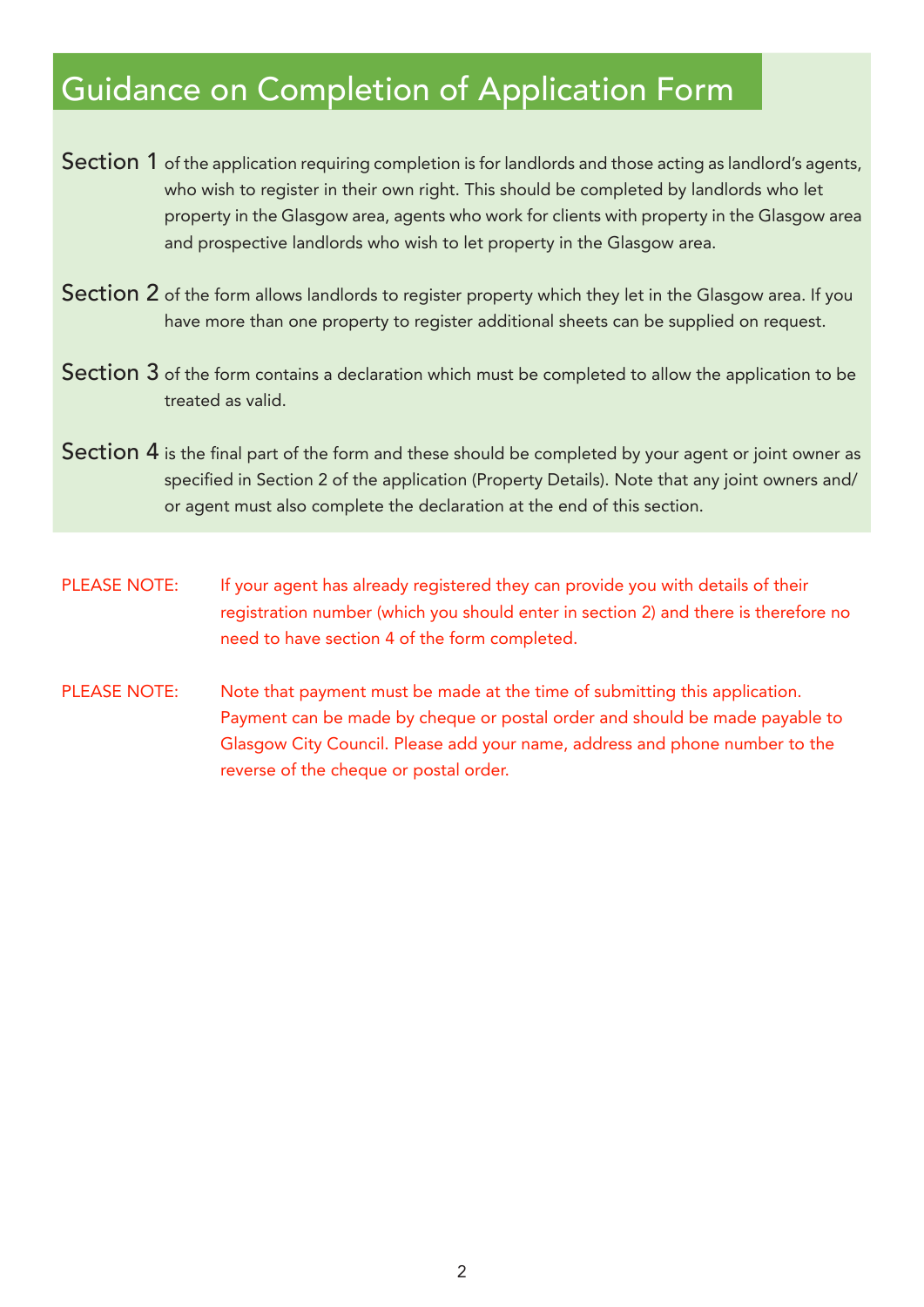# Section 1 - About you

#### (See Note 5)

| Any other names by which you are known or have been known, including maiden name where                |
|-------------------------------------------------------------------------------------------------------|
|                                                                                                       |
| Organisations (Only applicable if you are registering on behalf of a company)                         |
|                                                                                                       |
|                                                                                                       |
| <b>Organisation Contact Person</b>                                                                    |
|                                                                                                       |
|                                                                                                       |
| Is this organisation a registered charity? $\angle$ Yes $\parallel$<br>$\mathsf{No}$                  |
|                                                                                                       |
| All Applicants                                                                                        |
|                                                                                                       |
|                                                                                                       |
|                                                                                                       |
| (If you enter an email address we will use this to contact you in most circumstances)                 |
| Current Home Address of individual applicants or Trading Address/Registered Office of                 |
| Companies - including Flat Position, Street Number and Postcode.                                      |
|                                                                                                       |
|                                                                                                       |
|                                                                                                       |
|                                                                                                       |
| How long have you lived / traded at this address? Years  Months                                       |
| If you have lived / traded at this address for less than 5 years please provide details of any others |
| addresses you have lived / traded at in the last 5 years on the next page. Please use a separate      |
| sheet if necessary.                                                                                   |
| Address - including flat position, street number and postcode                                         |
|                                                                                                       |
|                                                                                                       |
|                                                                                                       |
|                                                                                                       |
| How long have you lived at this address? Years  Months                                                |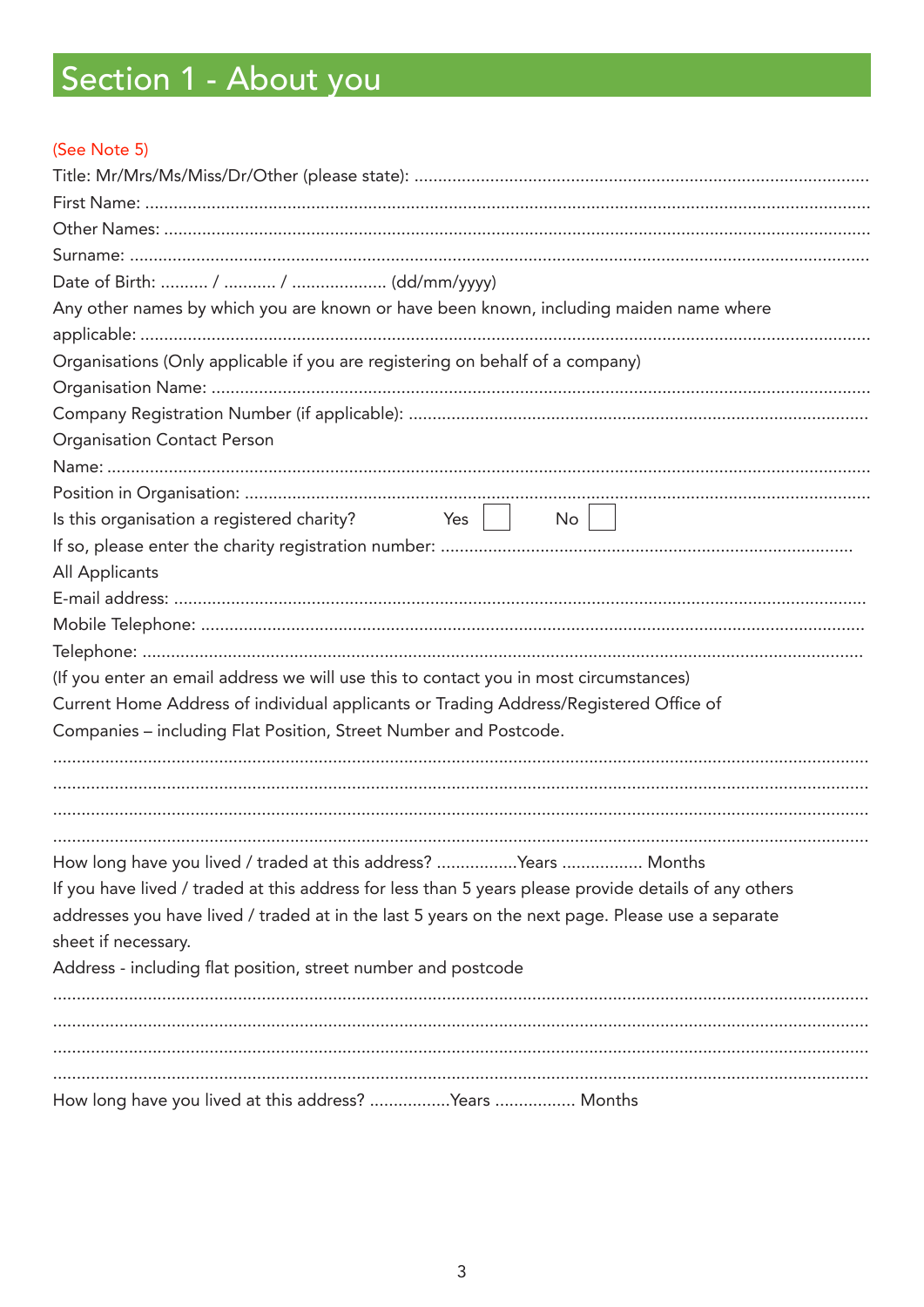Please state the address that you wish correspondence relating to your application sent to, where this differs from your HOME or ORGANISATION address on the previous page.

| 1.   |                                                  |                                                                      |                                                                                                 | Do you have any spent or unspent convictions, or have you ever had any court or tribunal judgements            |
|------|--------------------------------------------------|----------------------------------------------------------------------|-------------------------------------------------------------------------------------------------|----------------------------------------------------------------------------------------------------------------|
|      |                                                  | against you under discrimination legislation? (See Note 1a)          |                                                                                                 |                                                                                                                |
|      | Yes<br>No                                        | If yes, please enter details below, use a separate sheet if required |                                                                                                 |                                                                                                                |
| Date |                                                  | Court                                                                | Crime/Offence<br>Legistration and Section if known                                              | Sentence /Outcome                                                                                              |
|      |                                                  |                                                                      |                                                                                                 |                                                                                                                |
|      |                                                  |                                                                      |                                                                                                 |                                                                                                                |
|      |                                                  |                                                                      |                                                                                                 |                                                                                                                |
| 2.   |                                                  |                                                                      | Do you have any previous or current Repairing Standard Enforcement Orders issued by the Private |                                                                                                                |
|      | Rented Housing Panel? (See Note 1b)<br>Yes<br>No |                                                                      |                                                                                                 |                                                                                                                |
|      |                                                  |                                                                      |                                                                                                 | If yes, please provide dates and description of the case below, including the address of any property detailed |
|      | in the order                                     |                                                                      |                                                                                                 |                                                                                                                |
|      |                                                  |                                                                      |                                                                                                 |                                                                                                                |
|      |                                                  |                                                                      |                                                                                                 |                                                                                                                |

3. Have you, or a tenant residing at any of your properties, ever been served with an Antisocial Behaviour Order? (See Note 1c)

| Yes |  | No |
|-----|--|----|
|-----|--|----|

If yes, please provide dates and description of the case below

| , Date | Court | Local Authority<br>(Optional) | Please indicate whether it was you or<br>your tenant who was served with the<br>order |
|--------|-------|-------------------------------|---------------------------------------------------------------------------------------|
|        |       |                               |                                                                                       |
|        |       |                               |                                                                                       |

4. Have you, or any of your properties ever been the subject of an Antisocial Behaviour Notice? (see Note 1d)

| Y. |  |
|----|--|
|    |  |

| M.<br>۰, |  |
|----------|--|
|          |  |

| Date and Local Authority | <b>Property Address</b> |
|--------------------------|-------------------------|
|                          |                         |
|                          |                         |

5. Do you hold any registration or licences (See Note 3) in connection with letting houses any where in the UK? (You need not include HMO Licences for properties listed later in this application)

| Yes | Nο |  |
|-----|----|--|
|     |    |  |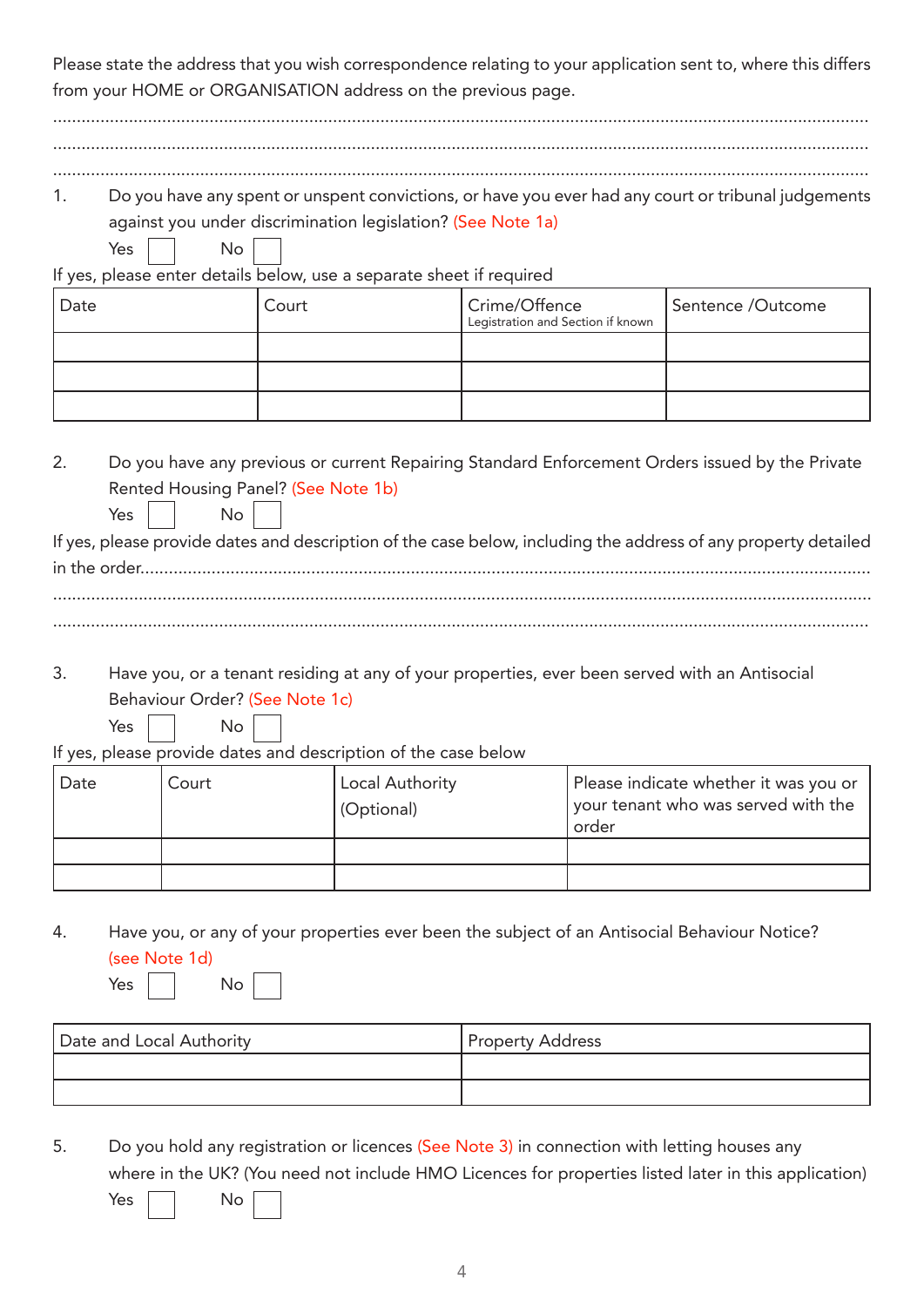| 6. |            |  | Have you had any such licences refused or revoked? |  |  |
|----|------------|--|----------------------------------------------------|--|--|
|    | Yes     No |  |                                                    |  |  |

| Please give details of any registrations or licences held, refused or revoked.            |
|-------------------------------------------------------------------------------------------|
|                                                                                           |
|                                                                                           |
|                                                                                           |
|                                                                                           |
|                                                                                           |
|                                                                                           |
| 7 Do vou bold any voluntary accreditations (See Note 3) in connection with letting houses |

| 7. Do you nold any voluntaly accidentations (See Note 3) in connection with letting houses |
|--------------------------------------------------------------------------------------------|
| anywhere in the UK?                                                                        |
| Yes $\Box$ No $\Box$                                                                       |
| If YES, please give details.                                                               |
|                                                                                            |
|                                                                                            |
|                                                                                            |
|                                                                                            |
|                                                                                            |
|                                                                                            |

If you wish to register property in the Glasgow City Council area please continue to Section 2. You must register every house you own which is subject to a lease or occupancy agreement, but you can also register if you do not own any property. If you do not wish to register a property, please go to Section 3

## **Section 2 - Properties**

(Note that a separate property sheet must be completed for each property)

Address - including flat position, street number and postcode

If the property address above is the same as that shown as your current address (provided on page 3) can you please provide further details. i.e you are a resident landlord, you intend moving and will let this property in the future. Is this property a House In Multiple Occupation? (See Note 4) Yes **No**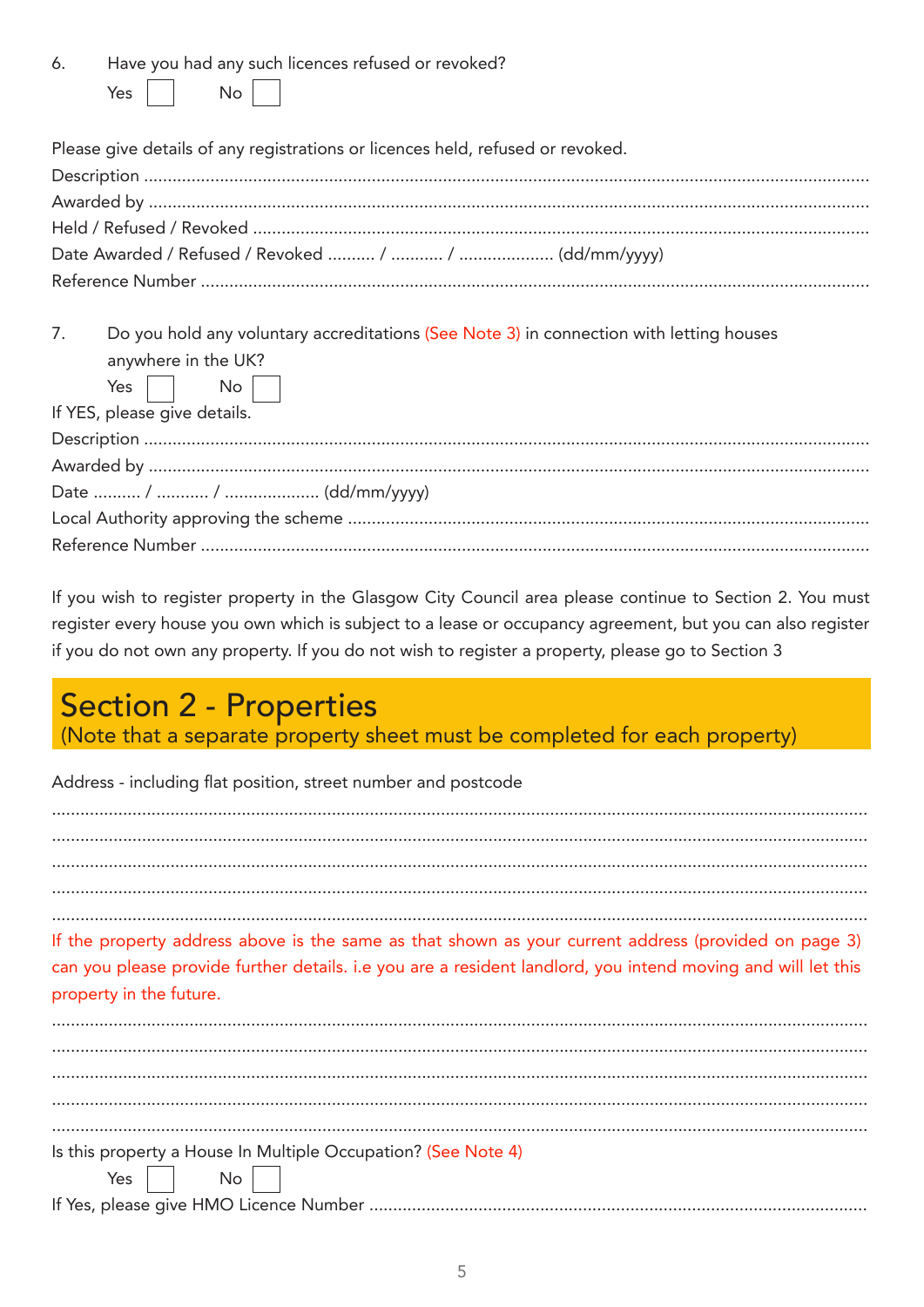| Does an agent act for you in relation to this property?<br>Yes<br>No<br>An agent is anyone who acts for you in relation to a house you let. This may be a professional such as a<br>letting agent or a solicitor, or a friend or relative who looks after the property, arranges repairs, collects rent<br>etc. YOU MUST DECLARE ANY AGENT YOU USE. Your application cannot be APPROVED until that of any<br>agent you use has been APPROVED.<br>If Yes, please enter their registration/application number<br>If Yes, but you do not know their registrationnumber - please enter their name and address here and ask<br>them to complete Pages 9 - 12 of this form and return it to us. You may need to pay a fee for your agent.<br>Address - including flat position, street number and postcode<br>Do you jointly own this property with anyone else?<br><b>No</b><br>Yes<br>All joint owners of any let house must be registered. Your application cannot be approved until<br>both you and any joint owners have submitted applications and have been assessed as fit and<br>proper persons.<br>If you jointly own this property, have the other joint owners been registered or applied for<br>registration with Glasgow City Council?<br>Yes<br>No<br>If Yes, please enter their registration/application number.<br>If No - please enter their name and address here, ask them to complete pages 9-12<br>Address - including flat position, street number and postcode<br>What would you like to use as the contact address for this property?<br>(NB This is the address which will appear on the public register.) (See Note 6)<br>Your Address<br>Your Agents Address<br>Another Address - Please Specify including flat position, street number and postcode | Is this property an accredited property? (See Note 3)<br>Yes<br><b>No</b> |
|----------------------------------------------------------------------------------------------------------------------------------------------------------------------------------------------------------------------------------------------------------------------------------------------------------------------------------------------------------------------------------------------------------------------------------------------------------------------------------------------------------------------------------------------------------------------------------------------------------------------------------------------------------------------------------------------------------------------------------------------------------------------------------------------------------------------------------------------------------------------------------------------------------------------------------------------------------------------------------------------------------------------------------------------------------------------------------------------------------------------------------------------------------------------------------------------------------------------------------------------------------------------------------------------------------------------------------------------------------------------------------------------------------------------------------------------------------------------------------------------------------------------------------------------------------------------------------------------------------------------------------------------------------------------------------------------------------------------------------------------------------------------------|---------------------------------------------------------------------------|
|                                                                                                                                                                                                                                                                                                                                                                                                                                                                                                                                                                                                                                                                                                                                                                                                                                                                                                                                                                                                                                                                                                                                                                                                                                                                                                                                                                                                                                                                                                                                                                                                                                                                                                                                                                            |                                                                           |
|                                                                                                                                                                                                                                                                                                                                                                                                                                                                                                                                                                                                                                                                                                                                                                                                                                                                                                                                                                                                                                                                                                                                                                                                                                                                                                                                                                                                                                                                                                                                                                                                                                                                                                                                                                            |                                                                           |
|                                                                                                                                                                                                                                                                                                                                                                                                                                                                                                                                                                                                                                                                                                                                                                                                                                                                                                                                                                                                                                                                                                                                                                                                                                                                                                                                                                                                                                                                                                                                                                                                                                                                                                                                                                            |                                                                           |
|                                                                                                                                                                                                                                                                                                                                                                                                                                                                                                                                                                                                                                                                                                                                                                                                                                                                                                                                                                                                                                                                                                                                                                                                                                                                                                                                                                                                                                                                                                                                                                                                                                                                                                                                                                            |                                                                           |
|                                                                                                                                                                                                                                                                                                                                                                                                                                                                                                                                                                                                                                                                                                                                                                                                                                                                                                                                                                                                                                                                                                                                                                                                                                                                                                                                                                                                                                                                                                                                                                                                                                                                                                                                                                            |                                                                           |
|                                                                                                                                                                                                                                                                                                                                                                                                                                                                                                                                                                                                                                                                                                                                                                                                                                                                                                                                                                                                                                                                                                                                                                                                                                                                                                                                                                                                                                                                                                                                                                                                                                                                                                                                                                            |                                                                           |
|                                                                                                                                                                                                                                                                                                                                                                                                                                                                                                                                                                                                                                                                                                                                                                                                                                                                                                                                                                                                                                                                                                                                                                                                                                                                                                                                                                                                                                                                                                                                                                                                                                                                                                                                                                            |                                                                           |
|                                                                                                                                                                                                                                                                                                                                                                                                                                                                                                                                                                                                                                                                                                                                                                                                                                                                                                                                                                                                                                                                                                                                                                                                                                                                                                                                                                                                                                                                                                                                                                                                                                                                                                                                                                            |                                                                           |
|                                                                                                                                                                                                                                                                                                                                                                                                                                                                                                                                                                                                                                                                                                                                                                                                                                                                                                                                                                                                                                                                                                                                                                                                                                                                                                                                                                                                                                                                                                                                                                                                                                                                                                                                                                            |                                                                           |
|                                                                                                                                                                                                                                                                                                                                                                                                                                                                                                                                                                                                                                                                                                                                                                                                                                                                                                                                                                                                                                                                                                                                                                                                                                                                                                                                                                                                                                                                                                                                                                                                                                                                                                                                                                            |                                                                           |
|                                                                                                                                                                                                                                                                                                                                                                                                                                                                                                                                                                                                                                                                                                                                                                                                                                                                                                                                                                                                                                                                                                                                                                                                                                                                                                                                                                                                                                                                                                                                                                                                                                                                                                                                                                            | 6                                                                         |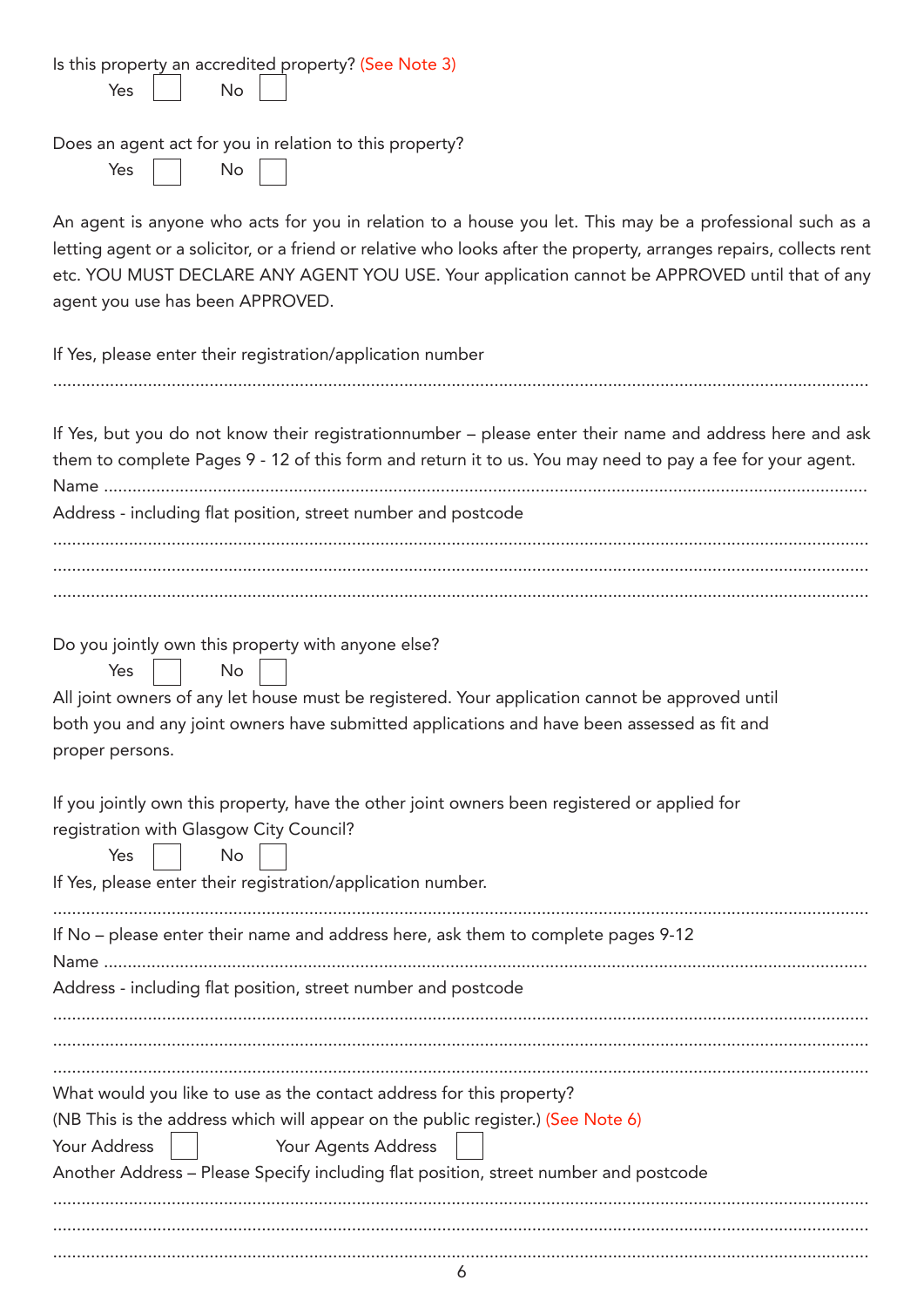### Section 3 - Declarations

(Failure to complete this section will render your application invalid. You cannot continue to legally let property in Scotland without having submitted a valid application for registration.)

Total number of rented properties included in this application for registration .................................

I declare that I comply with all legal requirements relating to my letting of houses.

Information on the Law and good practice in letting is available online at www.betterrentingscotland.com or at www.landlordaccreditationscotland.com and other sources. If in doubt about legal requirements you should consult a solicitor or professional letting agent.

#### Anyone who gives false information on this form, or fails to provide the information required by this form, is committing an offence which could lead to prosecution.

I declare that the information given in this form is correct to the best of my knowledge.

Glasgow City Council may use information it holds about you to determine whether you are a fit and proper person to act as a landlord. In addition, local authorities to which you apply may share relevant information they hold about you with one another to help those authorities determine whether you are fit and proper to act as a land lord, or to act for a landlord. They may also share and seek relevant information with the Police Service of Scotland and, if appropriate, other relevant authorities.

Information is shared with Police Scotland in terms of Section 139 of the Antisocial Behaviour etc. (Scotland) Act 2004 and/or the Data Protection Act 1998. Under the Data Protection Act 1998 information is shared for the purpose of preventing and detecting crime.

| If this form is being used to claim exemption from registration please indicate which |  |
|---------------------------------------------------------------------------------------|--|
| exemption applies to you. (See Note 2)                                                |  |

Signed ...........................................................................................................................................................

Print Name: ....................................................................................................................................................

Date .......... / ........... / .................... (dd/mm/yyyy)

Glasgow City Council will notify you of the outcome of your application. Registration lasts for a period of 3 years from the date an application is approved. You must inform Glasgow City Council of any changes to the details entered on this form at any time whilst your application is being processed and during the 3 years of registration. It is an offence to fail to notify changes to this information to your Local Authority. Note that payment must accompany this form. Please see Note 8 to calculate how much you have to pay for this application. Alternatively, contact the registration team who can assist you.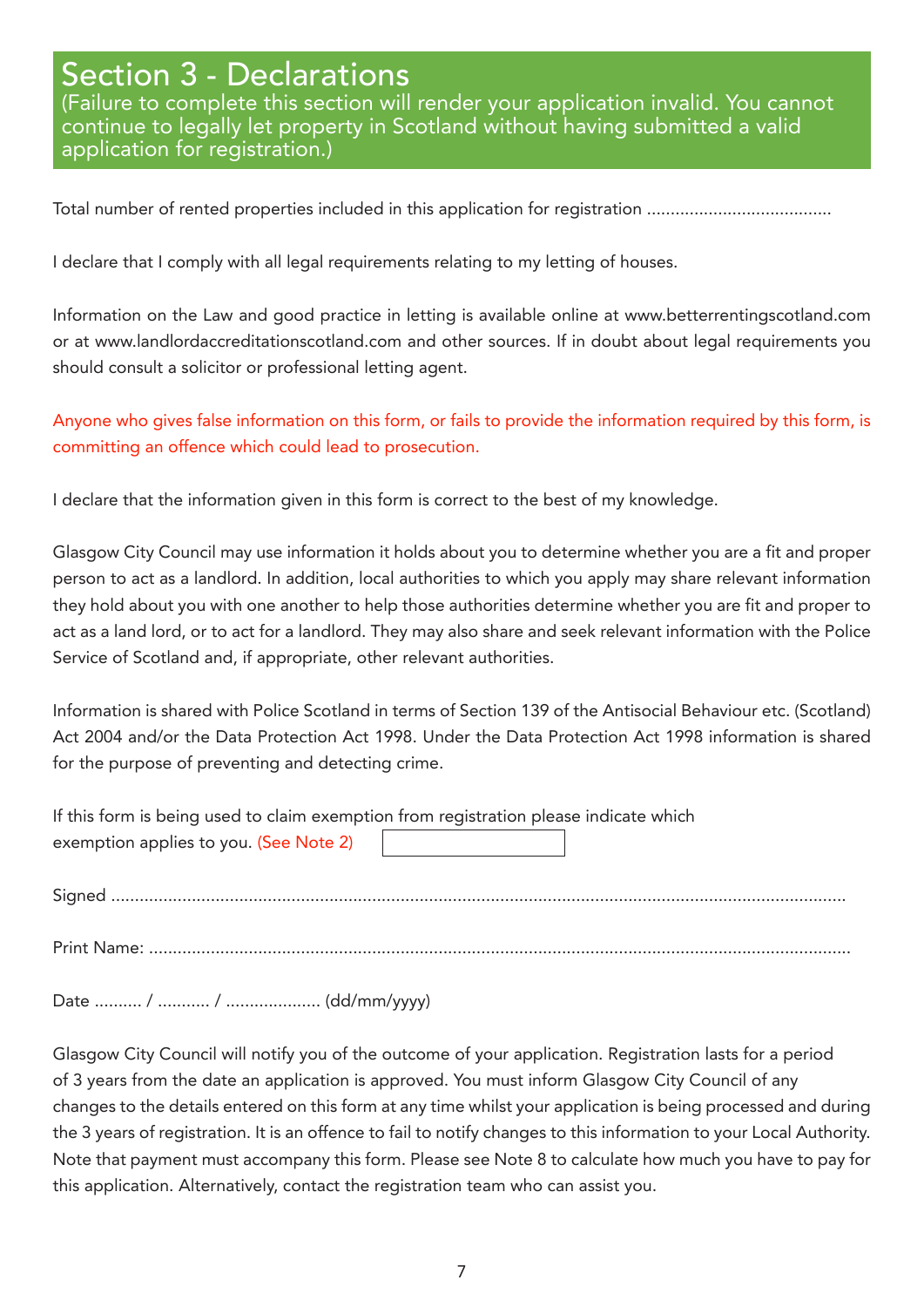#### Section 4 - Application for Landlord Registration Under the Antisocial Behaviour etc (Scotland) Act 2004

#### PLEASE NOTE:

Only complete this section of the form if you are acting as an agent or if you are a joint owner of the property.

This section of the form is to provide details of additional people, either agents or joint owners, in connection with an application for landlord registration.

### Details of agent/joint owner. Are you acting as an agent? Yes  $\Box$  No  $\Box$ Are you a joint owner? Yes

This form is to provide details of additional people, either agents or joint owners, in connection with an application for landlord registration. There are notes included to help you. For further information or advice please contact the registration team:

Private Landlord Registration Unit Housing Services Glasgow City Council Development And Regeneration Services Exchange House 231 George Street Glasgow G1 1RX Freephone: 0300 343 0414 Telephone: +0044 141 276 7583 Fax: +0044 141 287 9929 email: privatelandlordregistrationunit@glasgow.gov.uk You can also apply online at www.landlordregistrationscotland.gov.uk Applications submitted online attract a 10% discount.

The aim of landlord registration is to ensure that all private landlords and agents in Scotland are 'fit and proper' to be letting residential property (See Note 1). The owner of every let property must register, and must declare anyone who acts for them in relation to their letting. There are only a few exceptions from the requirement to register (See Note 2).

Members of the public will be able to view each Local Authority's register of landlords online at www.landlordregistrationscotland.gov.uk. By entering the name and address of a person or company, they will be able to see if you are registered. By entering the address of one of your properties they will be able to see your name and the contact address for you or your agent. This information can also be obtained by contacting the Local Authority. Local Authorities can also provide the home or office address of any registered person or company, at the Authority's discretion.

When you have completed this form please return it to the person who gave it to you, or direct it to the address above.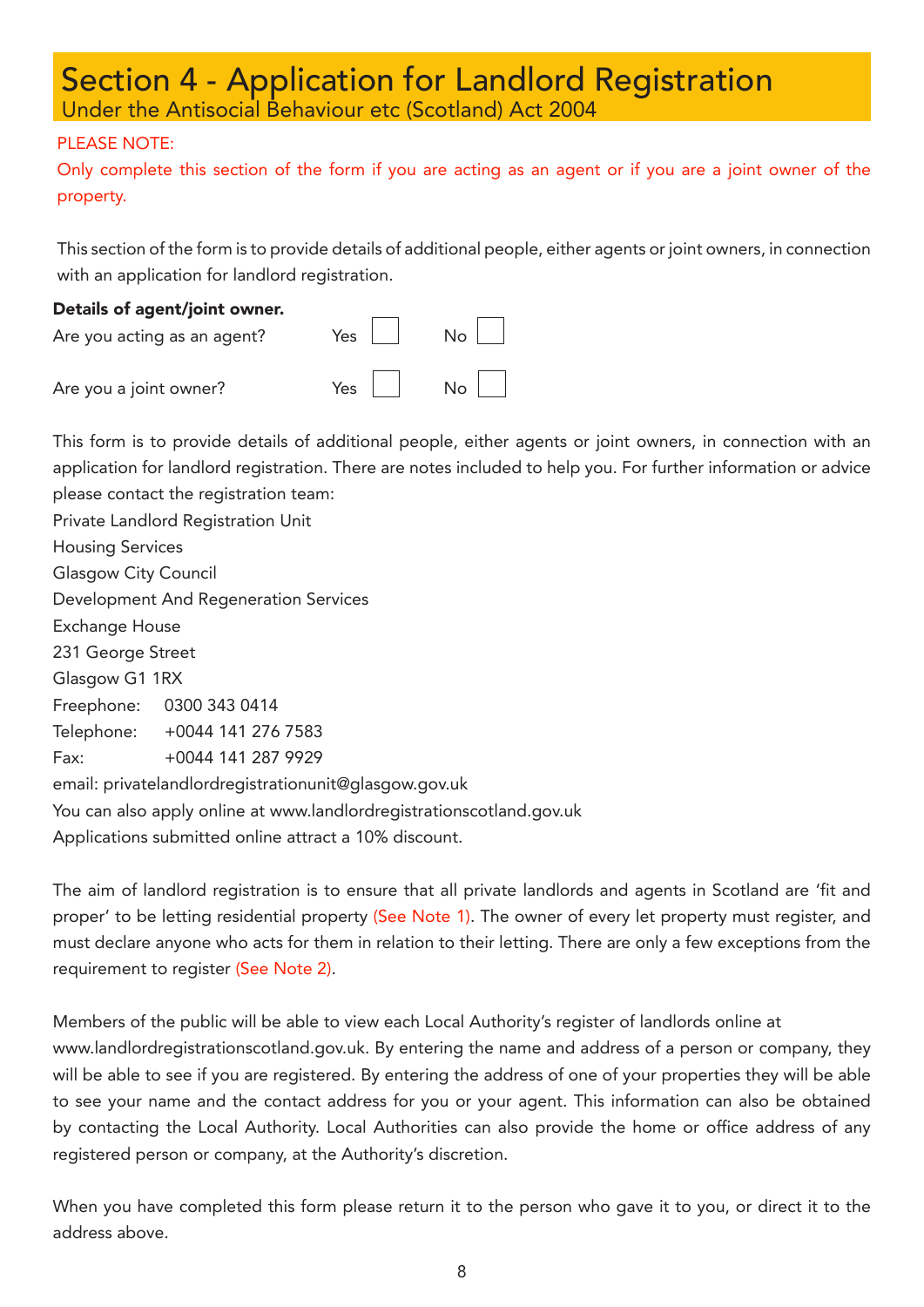# Section 4 - About you - Joint owners and agents

| (See Note 5)                                                                                          |
|-------------------------------------------------------------------------------------------------------|
|                                                                                                       |
|                                                                                                       |
|                                                                                                       |
|                                                                                                       |
|                                                                                                       |
| Any other names by which you are known or have been known, including maiden name where                |
|                                                                                                       |
| Organisations (Only applicable if you are registering on behalf of a company)                         |
|                                                                                                       |
|                                                                                                       |
| <b>Organisation Contact Person</b>                                                                    |
|                                                                                                       |
|                                                                                                       |
| Is this organisation a registered charity? $\begin{array}{c c} \text{Yes} & \end{array}$<br>$No$      |
|                                                                                                       |
|                                                                                                       |
| All Applicants                                                                                        |
|                                                                                                       |
|                                                                                                       |
|                                                                                                       |
| (If you enter an email address we will use this to contact you in most circumstances)                 |
|                                                                                                       |
| Current Home Address of individual applicants or Trading Address/Registered Office of Companies -     |
| including Flat Position, Street Number and Postcode.                                                  |
|                                                                                                       |
|                                                                                                       |
|                                                                                                       |
|                                                                                                       |
| How long have you lived / traded at this address? Years  Months                                       |
| If you have lived / traded at this address for less than 5 years please provide details of any others |
| addresses you have lived / traded at in the last 5 years on the next page. Please use a separate      |
| sheet if necessary.                                                                                   |
| Address - including flat position, street number and postcode                                         |
|                                                                                                       |
|                                                                                                       |
|                                                                                                       |
|                                                                                                       |

How long have you lived at this address? ..................Years ................ Months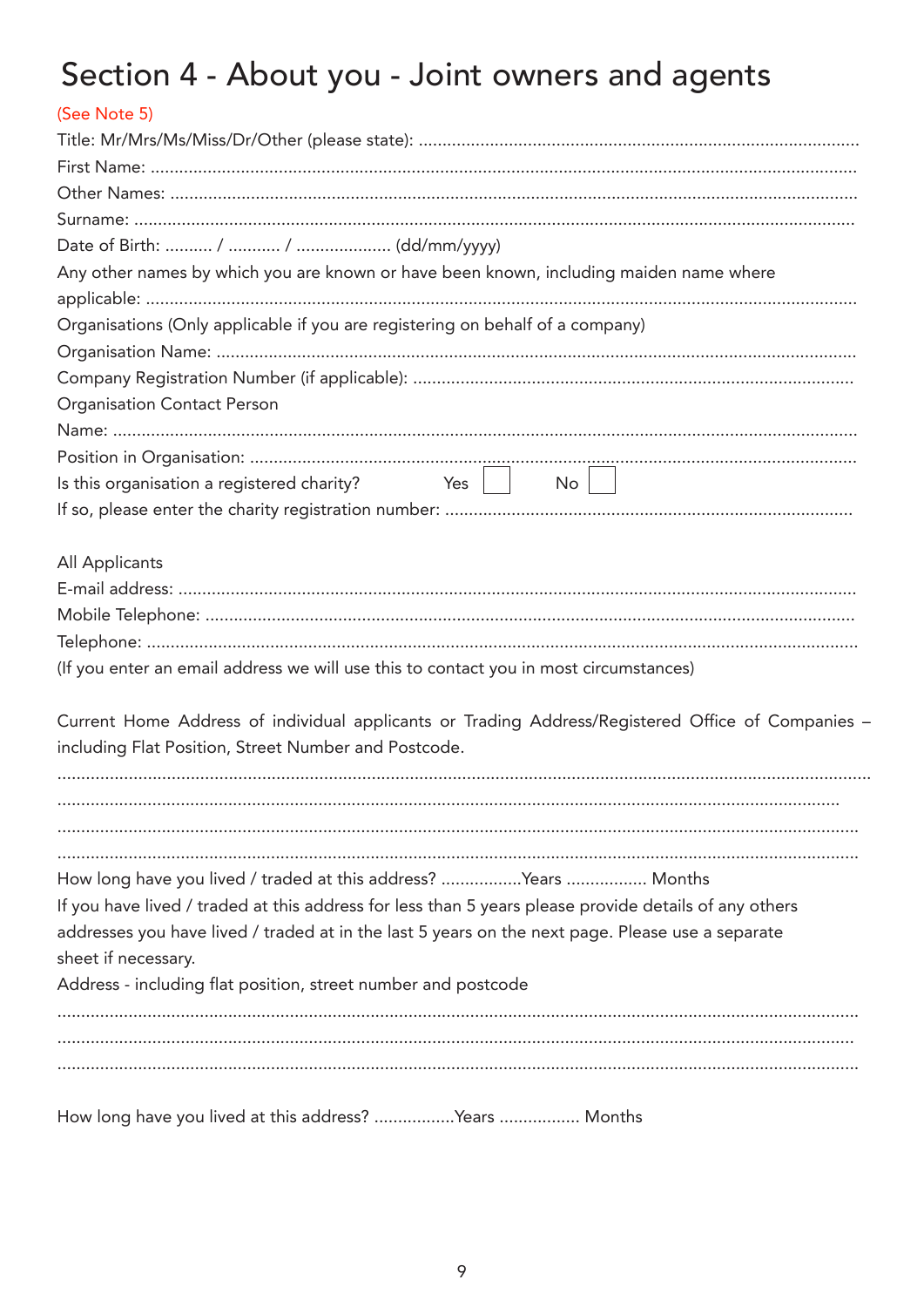Please state the address that you wish correspondence relating to your application sent to, where this differs from your HOME or ORGANISATION address on the previous page.

......................................................................................................................................................................... .........................................................................................................................................................................

.........................................................................................................................................................................

1. Do you have any spent or unspent convictions, or have you ever had any court or tribunal judgements against you under discrimination legislation? (See Note 1a)

If yes, please enter details below, use a separate sheet if required

| Date | Court | Crime/Offence<br>Legistration and Section if known | Sentence /Outcome |
|------|-------|----------------------------------------------------|-------------------|
|      |       |                                                    |                   |
|      |       |                                                    |                   |
|      |       |                                                    |                   |

2. Do you have any previous or current Repairing Standard Enforcement Orders issued by the Private Rented Housing Panel? (See Note 1b) Yes No If yes, please provide dates and description of the case below, including the address of any property detailed

- 3. Have you, or a tenant residing at any of your properties, ever been served with an Antisocial Behaviour Order? (See Note 1c)
	- Yes No

Yes No

If yes, please provide dates and description of the case below

| Date | Court | Local Authority<br>(Optional) | Please indicate whether it was you<br>or your tenant who was served with<br>the order |
|------|-------|-------------------------------|---------------------------------------------------------------------------------------|
|      |       |                               |                                                                                       |
|      |       |                               |                                                                                       |

4. Have you, or any of your properties ever been the subject of an Antisocial Behaviour Notice? (see Note 1d)

| Date and Local Authority | <b>Property Address</b> |
|--------------------------|-------------------------|
|                          |                         |
|                          |                         |

5. Do you hold any registration or licences (See Note 3) in connection with letting houses any where in the UK? (You need not include HMO Licences for properties listed later in this application)

Yes No

Yes No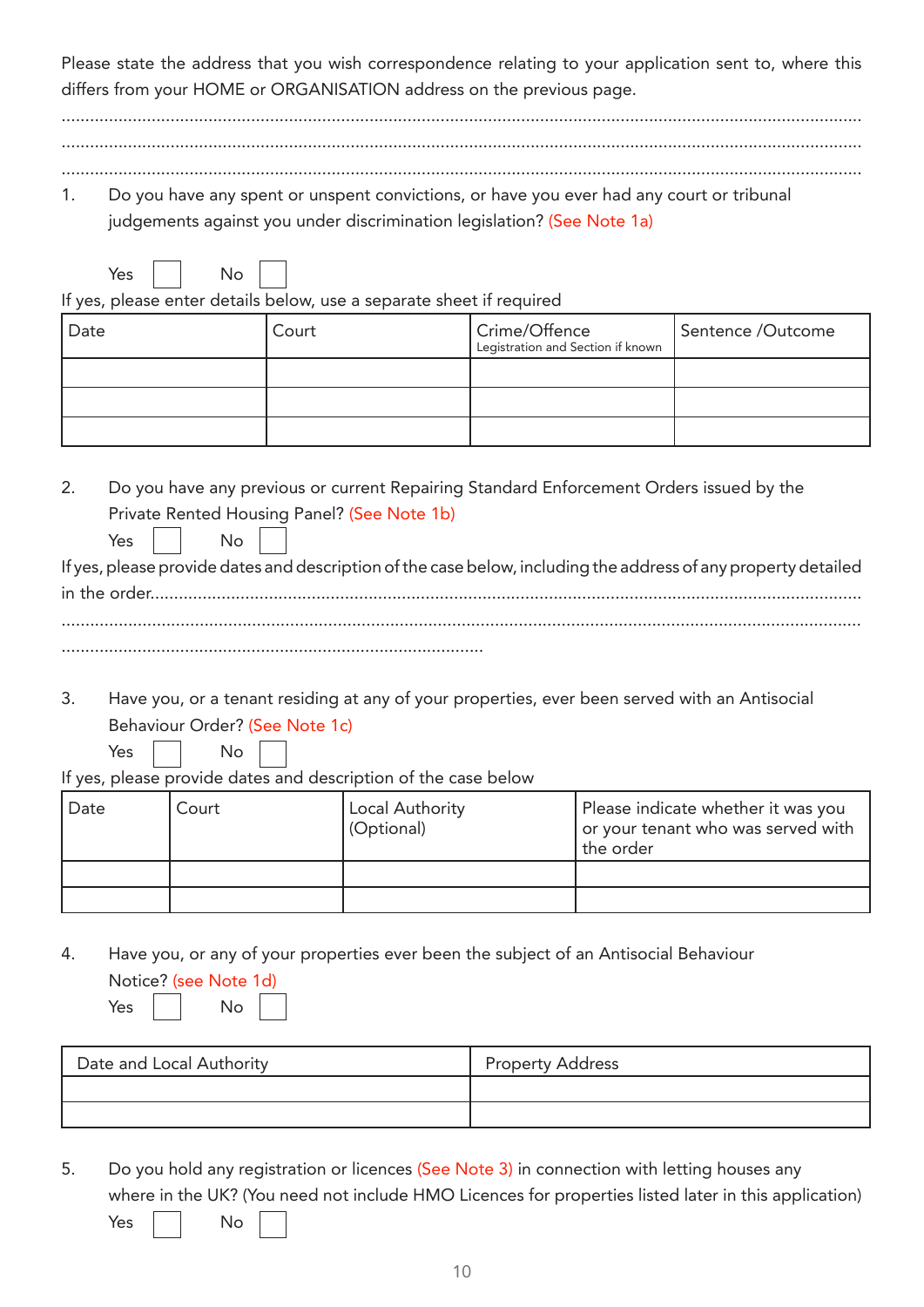| 6. Have you had any such licences refused or revoked? |  |  |  |
|-------------------------------------------------------|--|--|--|
| Yes     No                                            |  |  |  |

Please give details of any registrations or licences held, refused or revoked.

| 7. Do you hold any voluntary accreditations (See Note 3) in connection with letting houses |
|--------------------------------------------------------------------------------------------|
| anywhere in the UK?                                                                        |
| Yes     No                                                                                 |
| If YES, please give details.                                                               |
|                                                                                            |
|                                                                                            |
|                                                                                            |
|                                                                                            |
|                                                                                            |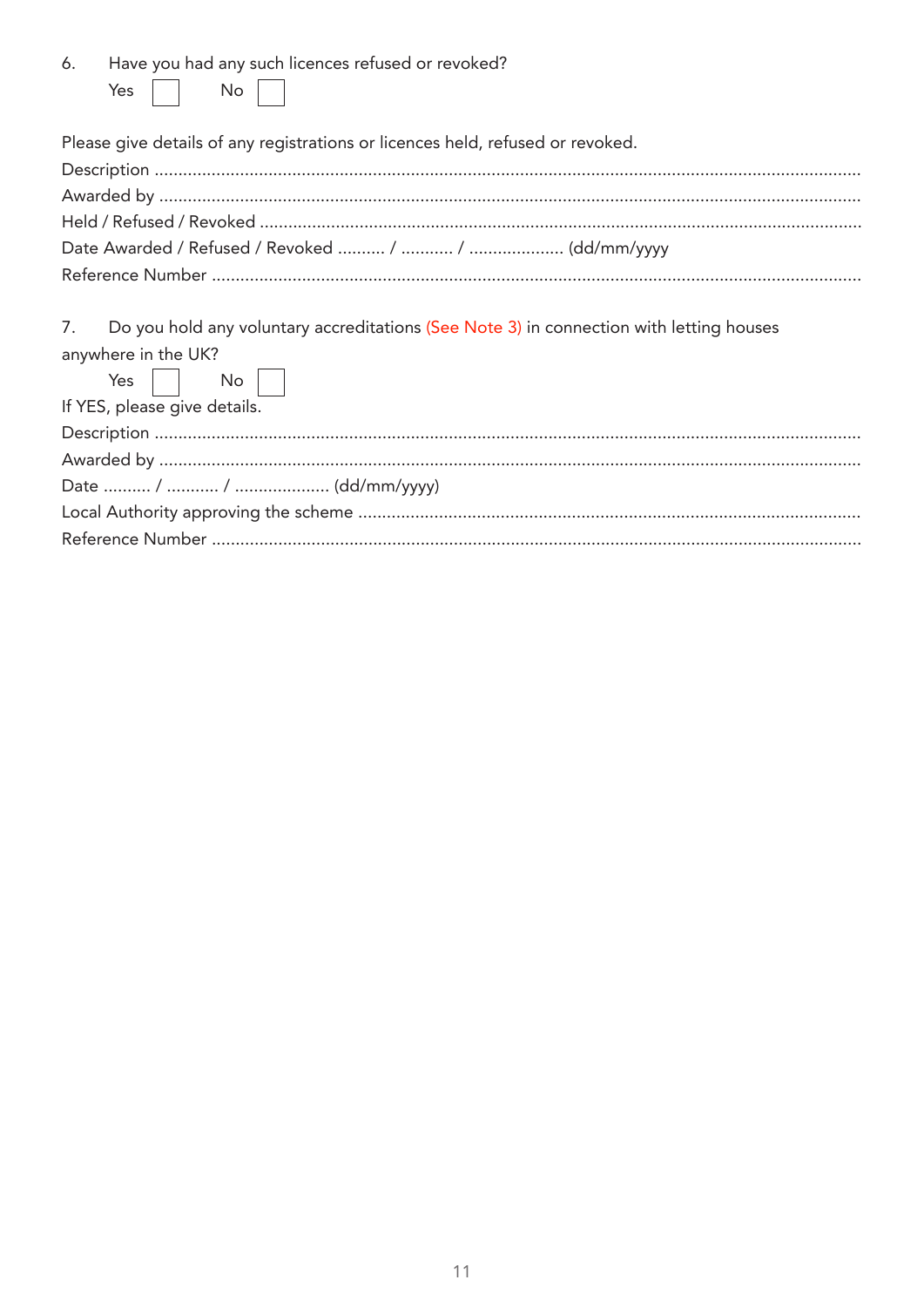#### **Declaration** (Failure to complete this section will render your application invalid. You cannot continue to legally let property in Scotland without having submitted a valid application for registration.)

Total number of rented properties included in this application for registration ....................

I declare that I comply with all legal requirements relating to my letting of houses.

Information on the Law and good practice in letting is available online at www.betterrentingscotland.com or at www.landlordaccreditationscotland.com and other sources. If in doubt about legal requirements you should consult a solicitor or professional letting agent.

Anyone who gives false information on this form, or fails to provide the information required by this form, is committing an offence which could lead to prosecution.

I declare that the information given in this form is correct to the best of my knowledge.

Glasgow City Council may use information it holds about you to determine whether you are a fit and proper person to act as a landlord. In addition, local authorities to which you apply may share relevant information they hold about you with one another to help those authorities determine whether you are fit and proper to act as a landlord, or to act for a landlord. They may also share and seek relevant information with the Police Service of Scotland and, if appropriate, other relevant authorities.

Information is shared with Police Scotland in terms of Section 139 of the Antisocial Behaviour etc. (Scotland) Act 2004 and/or the Data Protection Act 1998. Under the Data Protection Act 1998 information is shared for the purpose of preventing and detecting crime.

| If this form is being used to claim exemption from registration please indicate which |  |  |
|---------------------------------------------------------------------------------------|--|--|
| exemption applies to you. (See Note 2)                                                |  |  |
|                                                                                       |  |  |
|                                                                                       |  |  |

Print Name: ..........................................................................................................................................

Date .......... / ........... / .................... (dd/mm/yyyy)

Glasgow City Council will notify you of the outcome of your application. Registration lasts for a period of 3 years from the date an application is approved. You must inform Glasgow City Council of any changes to the details entered on this form at any time whilst your application is being processed and during the 3 years of registration. It is an offence to fail to notify changes to this information to your Local Authority. Note that payment must accompany this form. Please see Note 7 to calculate how much you have to pay for this application. Alternatively, contact the registration team who can assist you.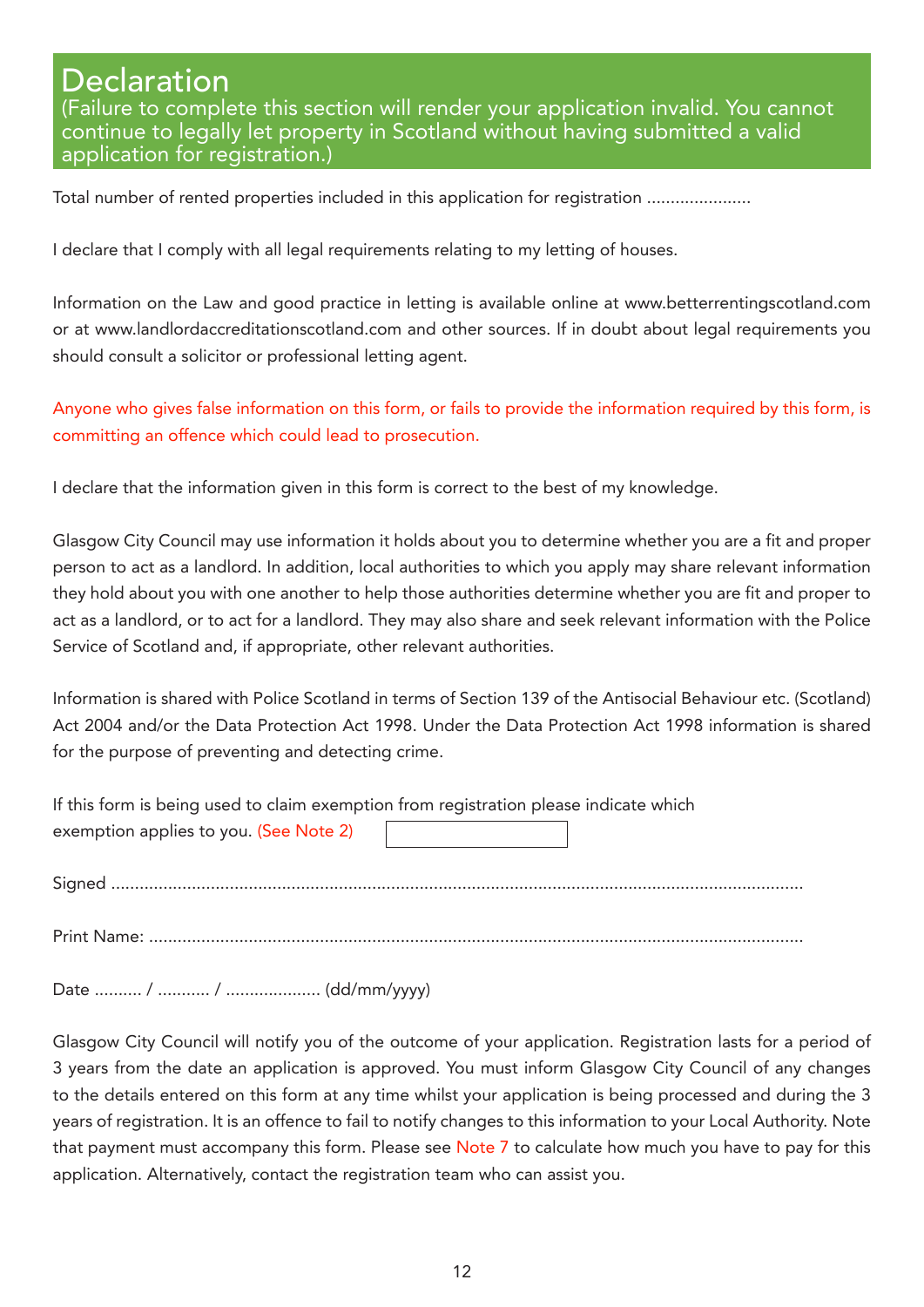### **Notes**

#### Note 1a

Any Spent or Unspent convictions for offences involving:

- Fraud / Dishonesty
- l Violence
- Drugs
- **Discrimination**
- Firearms (within the meaning of 57(1) of the firearms Act 1968 (c.27))
- Sexual Offences (within the meaning of Section 210A(10) of the Criminal Procedure (scotland) Act 1995 (c.46))
- l Contravention of Housing Law (For further details on housing legistration please see www.legislation.gov.uk)

Any court or tribunal judgements under

- Housing Law
- Landlord and Tenant Law
- Discrimination Legislation i.e.
	- The Equal Pay Act 1970 (c.41)
	- The Sex Discrimination Act 1975 (c.65)
	- The Race Relations Act 1976 (c.74)
	- $\bullet$  The Equality Act 2010 (c.15)
	- l The Employment Equality (Sexual Orientation) Regulations 2003 (S.I. 2003/1661) or
	- l The Employment Equality (Religion or Belief) Regulations 2003 (S.I. 2003/1660)
	- **•** The Disability Discrimination Act 1995 (c.50)

#### Note 1b

A Repairing Standard Enforcement Order (RSEO) made under s.24(2) of the Housing (Scotland) Act 2006.

#### Note 1c

An Antisocial Behaviour Order (ASBO), or interim order, within the meaning of Part 2 of the Antisocial Behaviour etc(Scotland) Act 2004, served on you, or a tenant residing at any of your properties.

#### Note 1d

An Antisocial Behaviour Notice (ASBN), within the meaning of Part 7 of the Antisocial Behaviour etc (Scotland) Act 2004, served on you or any of your properties.

If you are unsure whether you need to declare a conviction or court or tribunal judgement found against you, please contact Glasgow city Council for further advice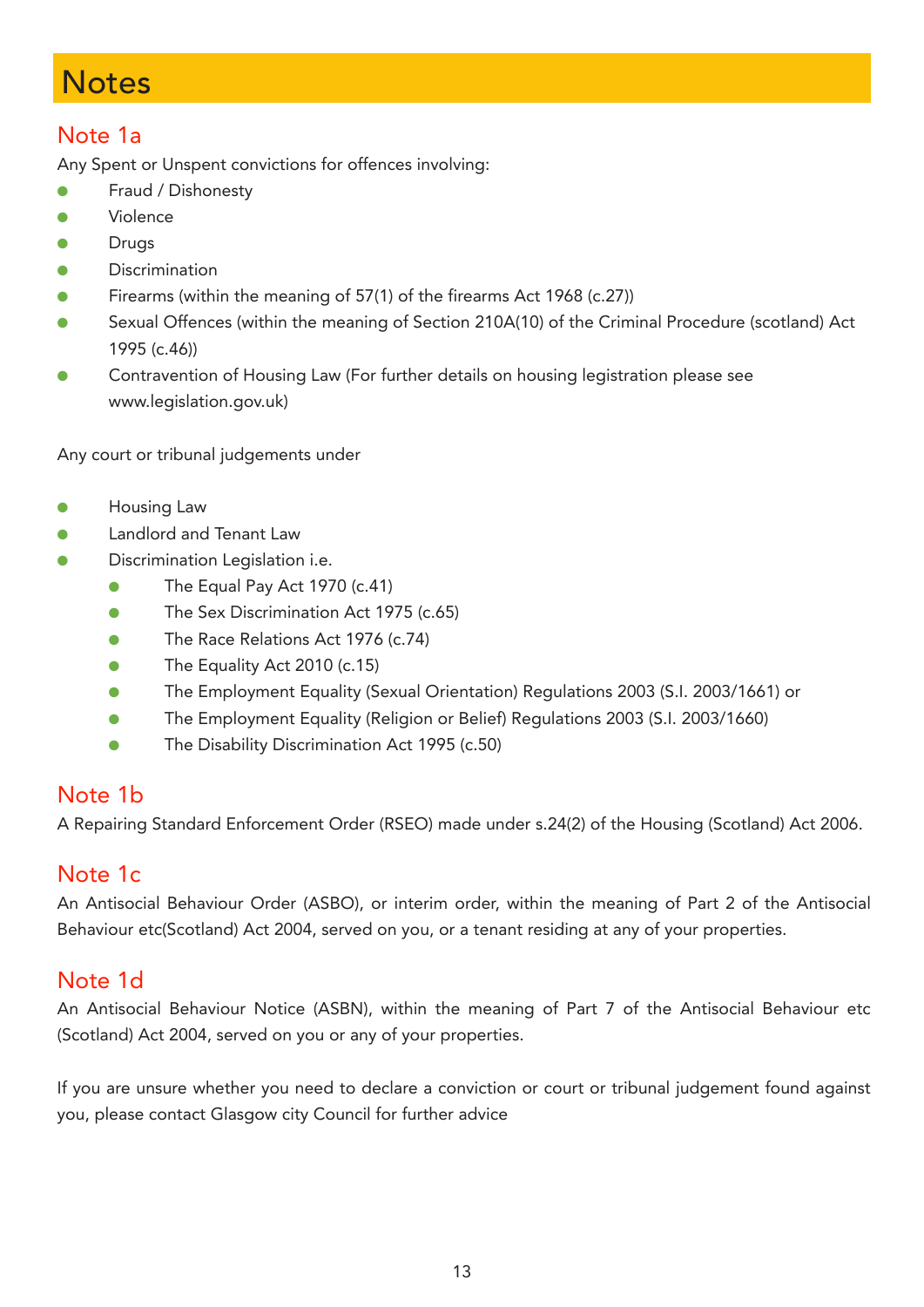#### Note 2

Exemptions apply to properties rather than people. If all of a landlord's properties in an area are covered by one or more of the exemptions, he or she does not need to register with that local authority.

If some of his or her properties are exempt, the other properties must still be registered. A property is exempt from registration if it is:

- 1 the only or main residence of the landlord, where there are not more than two lodgers
- 2 let under an agricultural or crofting tenancy
- 3 occupied under a life rent
- 4 used for holiday lets only
- 5 regulated by the Care Commission, in certain categories
- $6$  owned by a religious organisation and occupied by a leader or preacher of that faith
- 7 occupied only by members of a religious order
- 8 let to members of the landlord's family only
- 9 held by an executor
- 10 possessed by a heritable creditor
- 11 owned by a local authority or Registered Social Landlord

If you are unsure whether an exemption applies to you, please contact the local authority for advice.

In any event, if you are claiming an exemption please complete the Declaration to this effect on page 13 of this form.

#### Note 3

There are various types of qualification or permission to let houses, which go by different names depending on the organisation which issues them, or the country where they apply. This form uses the following definitions:

Registrations or licences are required by law, and are issued by local or central government. In Scotland this applies to registration of all landlords under the Antisocial Behaviour etc (Scotland) Act 2004, and licensing of Houses in Multiple Occupation. You should also include any similar permissions you hold in other parts of the UK.

Voluntary accreditation is something landlords or agents can apply for to show that they meet high standards in letting. Accreditation schemes may be run by local authorities, landlord organisations or a combination of the two.

#### Note 4

A property may be a house in Multiple Occupation (HMO) if:

- at least three people live there, and
- $\bullet$  the people who live there belong to three or more families, and
- $\bullet$  they share a kitchen, bathroom or toilet

All HMOs must be licensed by the local authority. If you think your property may be an HMO and you do not have a licence, please contact the local authority for advice.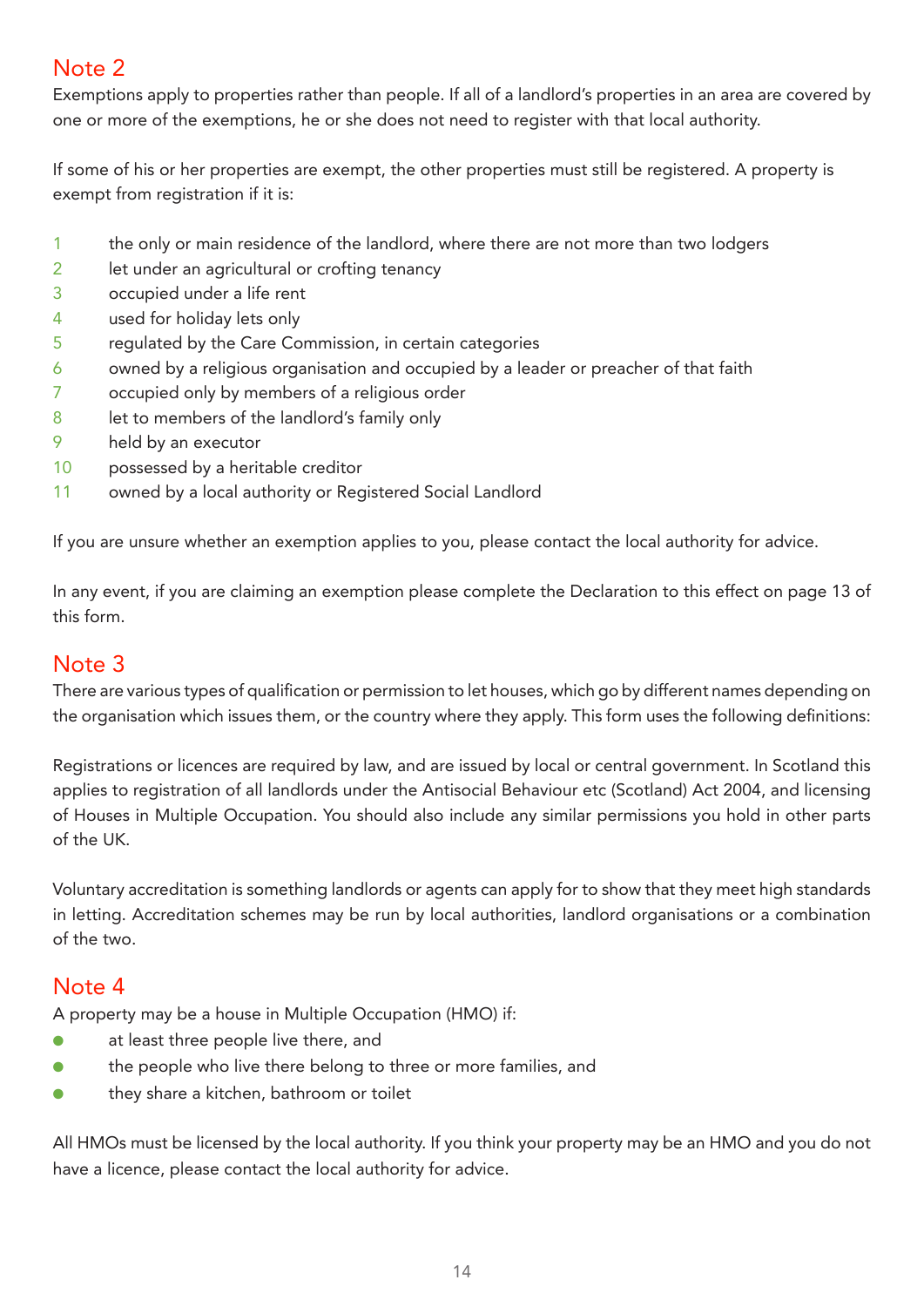#### Note 5

All legal owners named on the title deeds must register as a landlord.

Power of Attorneys can sign the application on their behalf.

A copy of the Power of Attorney including the schedule detailing the powers which the attorney is entitled to exercise must be enclosed.

If a third party agent is used then Power of Attorney need not register with the Local Authority as an agent. If no third party agent is used then the Power of Attorney must register as the agent.

#### Note 6

A public register is available which can be accessed online at www.landlordregistrationscotland.gov.uk or by contacting Glasgow City Council. Glasgow City Council can provide information on approved landlords and agents operating in their area. Contact information is also available for most privately let properties within the Glasgow area. The information which will be provided is:

- **•** The contact details for a property
- Confirmation that the landlord is registered.

The landlord can specify a contact address which will appear on the public register. This is often their letting agents address or the landlords correspondence address where no agent is used.

#### Note 7

The fees for registration application are made up of principal fees for each person applying, and a property fee for each property listed.

#### Principal fees

£55 for the main applicant

You do not have to pay a principal fee for anyone who holds an HMO licence from Glasgow City Council, or who is accredited with certain Landlord Accreditation Schemes.

#### Property fees

£11 for each house.